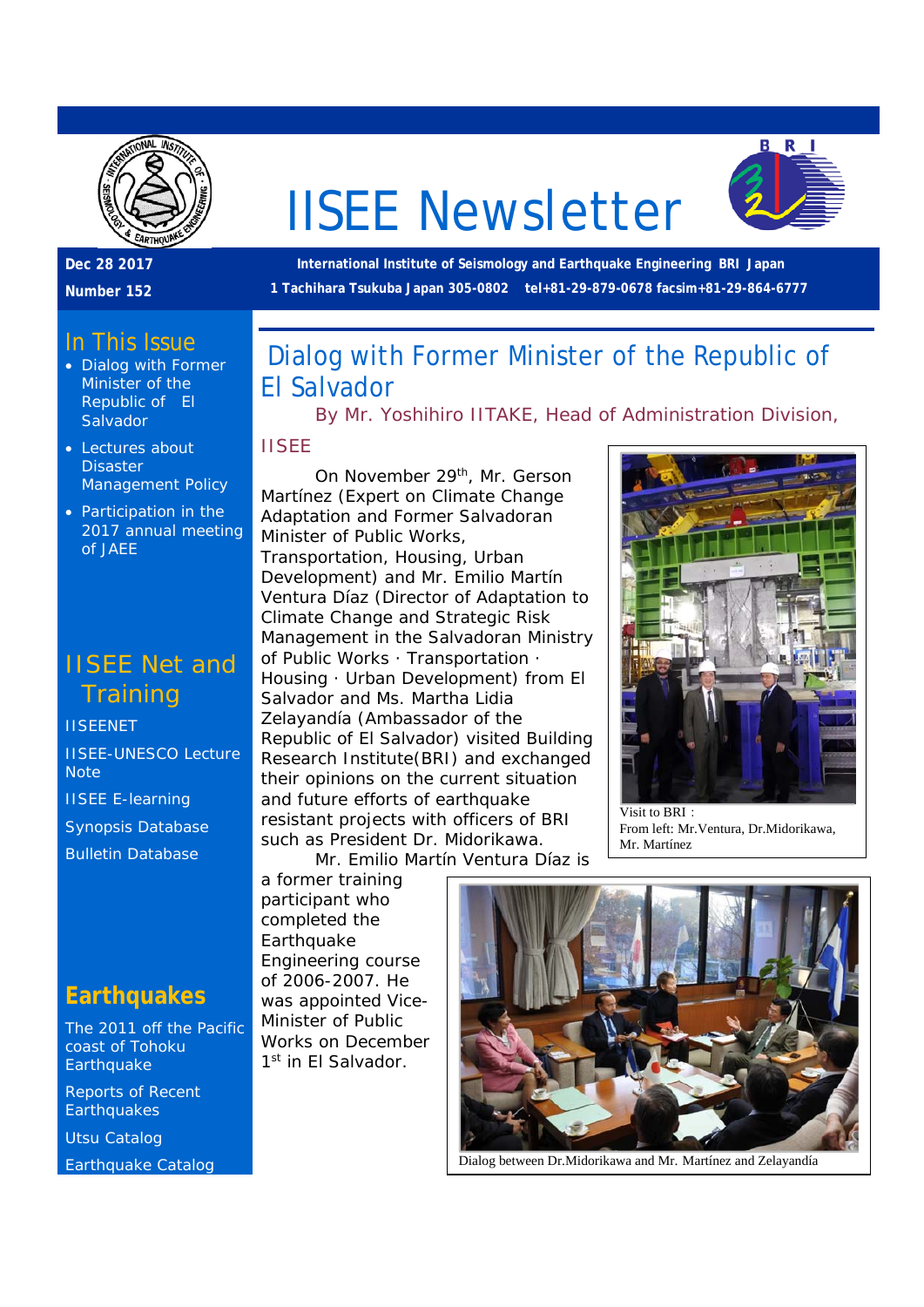#### **Call for Papers**

IISEE Bulletin is now accepting submissions of papers for the seismology, earthquake engineering, and tsunami. Developing countries are targeted, but are not limited.

Your original papers will be reviewed by the editorial members and some experts.

NO submission fee is need.

Try to challenge!!

#### Lectures about Disaster Management Policy *By Mr. Yoshihiro IITAKE, Head of Administration Division,*

#### *IISEE*

 As One-Year Training Course held at the International Institute of Seismology and Earthquake Engineering (IISEE) is cooperating with the National Graduate Institute for Policy Studies (GRIPS), it is possible to obtain a master's degree.

 Training participants who are aiming to acquire the master's degree of disaster management policy of GRIPS moved from Tsukuba to Tokyo and took professional lectures on disaster management policy from November  $27<sup>th</sup>$  to December 8<sup>th</sup>.

 In addition to lectures by GRIPS professors, they made an inspection tour of disaster prevention efforts of Roppongi Hills, Tokyo Skytree and Kanegafuchi area of Sumida-Tokyo. They also made presentations and discussions about disaster management policy by being divided into each group.